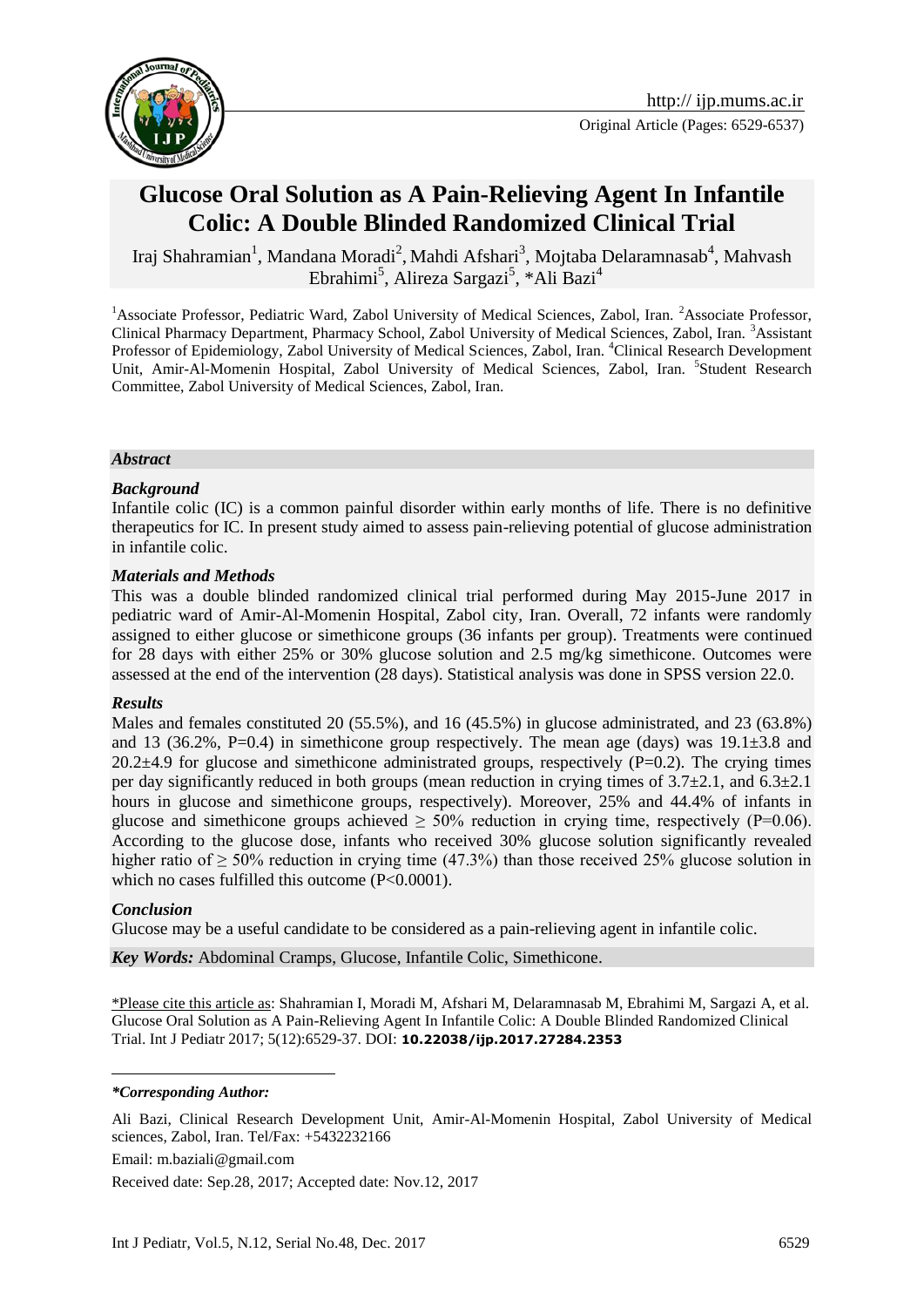# **1- INTRODUCTION**

 Infantile colic (IC) is a common disorder within early months of life. IC has been described as unexplainable excess crying of healthy infants during the three first months of their lives. The frequency of IC has been estimated as 5-25% (1, 2). Nevertheless, as high as 40% of one year old children may experience IC (3). IC is supposed to occur most frequently at 6-8 weeks following birth and resolving spontaneously at 3-4 months of age (1). Regardless of breast or formula feeding, IC infants render acceptable developmental status. Nevertheless, the condition incurs high financial and psychological burden annually due to recurrent physician appointments (4).

IC is a very controversial disease regarding diagnostic and therapeutic parameters. This ambiguity may root in relatively obscure etiology of IC. Some risk factors have been proposed for IC such as lactose intolerance, cow's milk hypersensitivity, deranged gut microbial flora, phycological and neurological irregularities, inappropriate feeding methods, and mother's related factors such as smoking and eating habitants, though the exact mechanism remains elusive (4-6). The most common definition of IC uses time span of crying as the most acceptable diagnostic feature. On a review study of randomized clinical trials on IC, 19 different outcomes have been described. Based on this, IC is diagnosed in a healthy infant with history of crying for three hours per day, three days per week, for a minimum of three weeks.

Not even the definition of IC, but also its therapeutic options have been defined differently by researchers (1). Therapeutic options in infantile colic are limited, and their effectiveness is variable which is mainly due to undetermined etiology. Several efforts have been dedicated to find an effective therapeutic for IC including various nutritious formulas. Role of

probiotics has been studied as preventive measures against IC (7-9). As well, pain reducing agents such as simethicone have been extensively tried as managemental strategies in colicky infants (4). Effectiveness of these agents is not established in IC, on the other hand, physicians should be provident in prescription these pharmaceutical agents in very young infants due to their potential side effects. There is no definitive therapeutics for infantile colic, and there are limited studies on the analgesic role of glucose in IC despite proposed pain relieving effects of glucose in neonates. Here, we assessed the pain-relieving potential of glucose administration in neonate with infantile colic.

### **2- MATERIALS AND METHODS**

### **2-1. Study design and population**

 This was a double blinded randomized clinical trial performed during May 2015- June 2017. The study was conducted in a single center at Pediatric ward of Amir-Al-Momenin Hospital affiliated with Zabol University of Medical Sciences, South East of Iran. Our study was registered at the Iranian Registry of Clinical Trials (IRCT.2017092636423N1).

# **2-2. Methods**

Thirty-six infants with infantile colic were selected. Sample size was chosen according to a previous similar study to be 72 infants allocated to control and intervention groups (36 infants per group) according to CONSORT guidelines (**Figure.1**) (10). Wessel diagnostic criteria was adapted for including infants into study (i.e; incessant crying  $\geq$  3 hours per day, at least three days per week, and for three weeks, known rule of three) (11). The infants were randomly allocated to either intervention or control groups. Randomization was achieved by creating random sequences of numbers using an online tool (https://www.randomizer.org).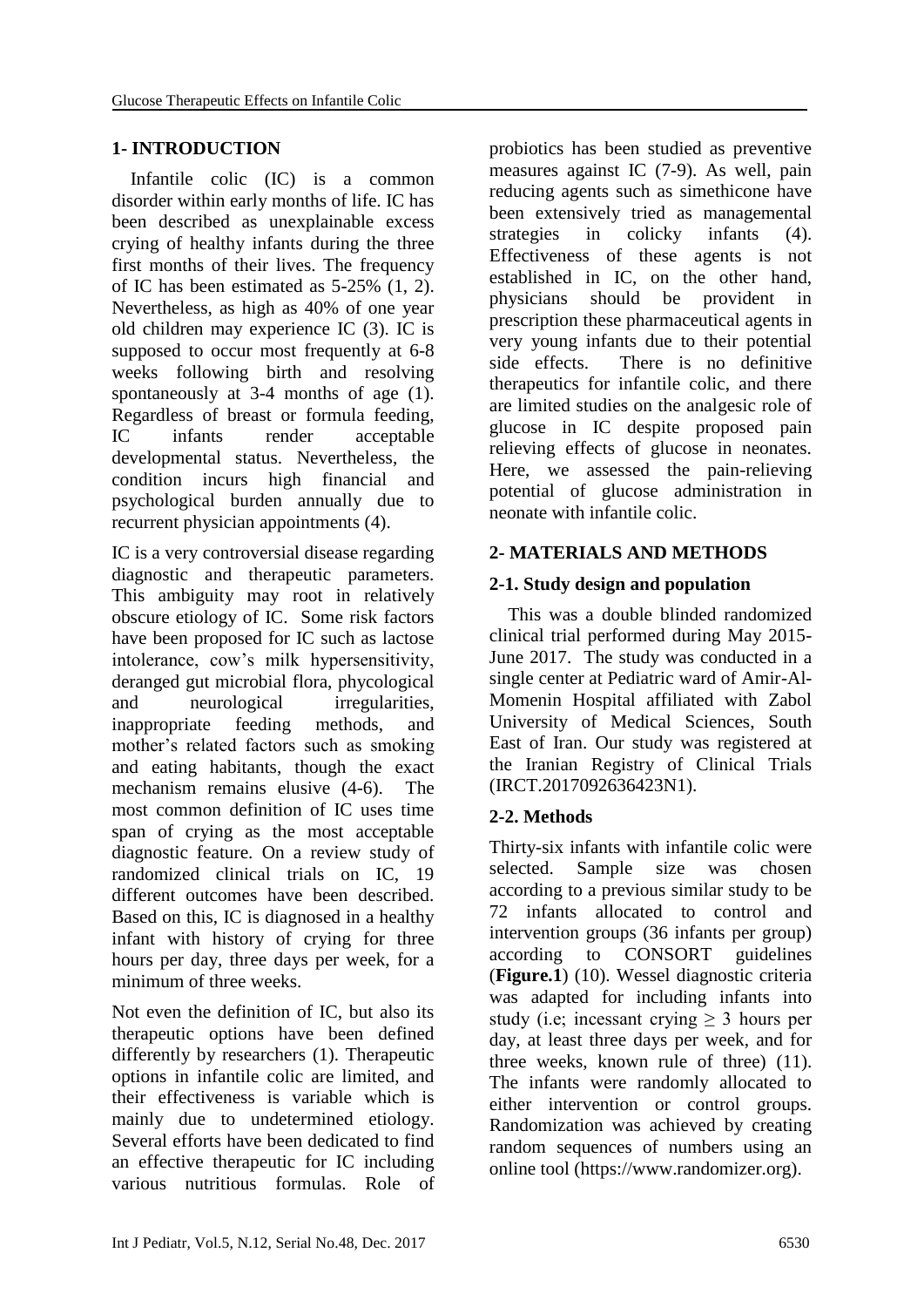# **2-3. Measuring tool**

Recording of crying times was based on a standard diary form presented by Barr et al. in 1988 (12). This tool has been evaluated and validated by several studies (13, 14). According to this protocol, crying times of babies are documented in four time zones; morning (6 AM-12 AM), afternoon (12 AM- 6 PM), night (6 PM-12 Midnight), and after midnight (12) Midnight- 6 AM). This had been explained to the mothers that only crying episodes that are not clearly related to hunger diaper change, or sleep requirements should be documented. We also explained to the mothers that crying episodes with less than five minutes (which are probably due to above mentioned non-IC causes) are not needed to be documented. A sheet was handed to the mothers for recording the information. Outcomes used for this study were reduction in daily crying duration, ratio of infants who achieved at least 50% reduction in daily crying time, as well as maternal perception of infant's condition on a qualitative scale at the end of the intervention.

# **2-4. Interventions**

The infants in control group received simethicone (Tolidaru Co. Tehran, Iran; 2.5 mg/ Kg); while those assigned to the intervention group were administrated with glucose (either 25% or 30% adjusted for the weight of infants). Either 25% or 30% glucose solutions were prepared by adding 25 ml and 30 ml distilled water to 50% Dextrose (D-glucose polymer) solution (Shaheed Qazi Co., Tabriz, Iran), respectively. The drugs had been fed to the infants by mothers. Treatments continued for 28 days.

# **2-5. Ethical consideration**

The study was in line with Ethics consideration provided by Committee on Publication Ethics, and Helsinki Declaration for medical research. Mothers were interviewed at the entry for obtaining base line characteristics. Parents were requested to fill out an informed consent form before including into the study. The study was approved by Ethical Committee of Research of Zabol University of Medical Sciences (Code: Zbmu.1.REC.1396.95).

# **2-6. Inclusion and exclusion criteria**

We recruited an age spectrum ranging from three weeks to six months as previously described (11). Infants with serious disorders, and history of taking previous medications for infantile colic were not included.

# **2-7. Data Analyses**

Data were entered into statistical software (SPSS 19.0 version). Normality of data was checked by Shapiro Wilk test. Univariate analysis for qualitative variables was executed by Chi-square, and mean differences between groups was checked by student t-test (for normally distributed data) and Mann-Whitney U-test (for non-normally distributed).

# **3- RESULTS**

 The aim of present study was to evaluate pain-reliving effects of glucose solution in infants with infantile colic. Seventy-six infants who fulfilled the criteria for diagnosis of IC were randomly allocated to either glucose or simethicone groups using block randomization method. There was no significant difference for base line characteristics of the participants and their mothers in these groups except for high risk delivery in mothers which was higher in mother of infants in simethicone group (65.6%) respective to mothers in glucose group (34.4%) (**Table.1**). Likewise, no significant differences were observed between the two groups regarding infants' age, weight, height, and mothers' delivery age (**Table.2**). In both glucose and simethicone groups, crying times per day was significantly reduced after 28 days of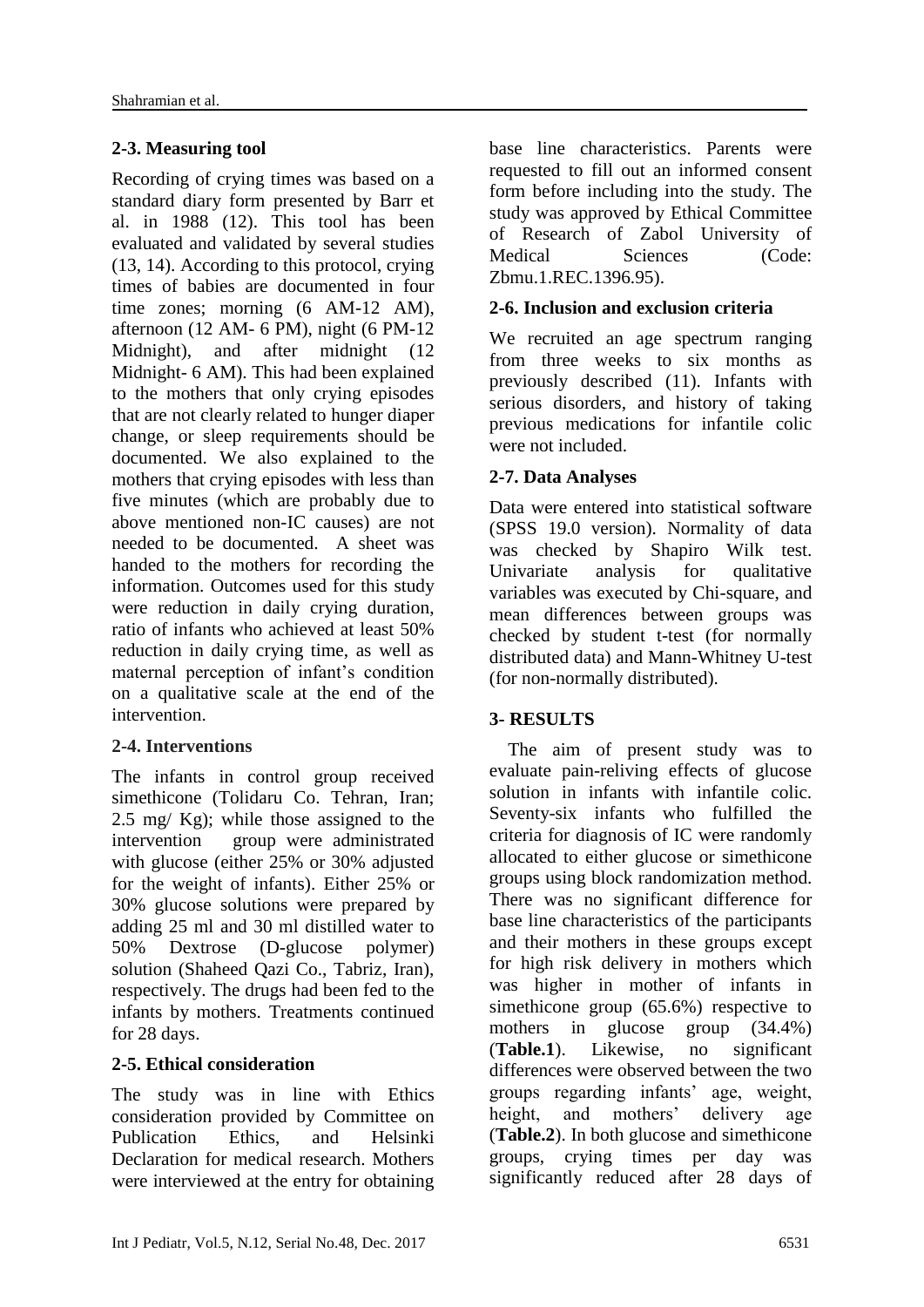treatment (mean reduction in crying times of  $3.7\pm2.1$ , and  $6.3\pm2.1$  hours per day for glucose and simethicone groups respectively). Regarding another outcome, 25% of infants in glucose group achieved at least 50% reduction in crying time, while this ratio was 44.4% in simethicone group (**Table.3**). When subcategorizing

infants in glucose groups respective to the dose of glucose (25% or 30%), infants who received higher dose significantly revealed higher ratio of  $>50\%$  reduction in crying time (47.3% in 30% glucose with no infant in 25% glucose achieved this outcome (**Table.4**).



Fig.1: CONSORT flow-diagram of the study process. Number of neonates in each phase; enrolment, randomization, follow up and analysis has been indicated.

| Table-1: Features of infants and their mothers in two experimental groups; glucose or simethicone |  |  |  |  |
|---------------------------------------------------------------------------------------------------|--|--|--|--|
| received.                                                                                         |  |  |  |  |

| Base line characteristics |                 | Total     | Glucose<br>$n=36$<br>Number $(\%)$ | Simethicone<br>$n=36$<br>Number $(\%)$ | *P-value |  |
|---------------------------|-----------------|-----------|------------------------------------|----------------------------------------|----------|--|
|                           | Male            | 43 (59.7) | 20(46.5)                           | 23(53.5)                               |          |  |
| Gender                    | Female          | 29(40.3)  | 16(55.2)                           | 13(44.8)                               | 0.4      |  |
|                           | Illiterate      | 28 (38.9) | 14(50)                             | 14(50)                                 |          |  |
|                           | Elementary      | 17(23.6)  | 6(35.3)                            | 11(64.7)                               |          |  |
| Mother's education        | Pre-high school | 15(20.8)  | 10(66.7)                           | 5(33.3)                                | 0.3      |  |
|                           | High school     | 12(16.7)  | 6(50)                              | 6(50)                                  |          |  |
|                           | Academic        | 0(0)      | 0(0)                               | 0(0)                                   |          |  |
|                           | Unemployed      | 0(0)      | 0(0)                               | 0(0)                                   |          |  |
| Father's job              | Farmer          | 19(26.4)  | 7(36.8)                            | 12(63.2)                               | 0.4      |  |
|                           | Worker          | 17(23.6)  | 8(47.1)                            | 9(52.9)                                |          |  |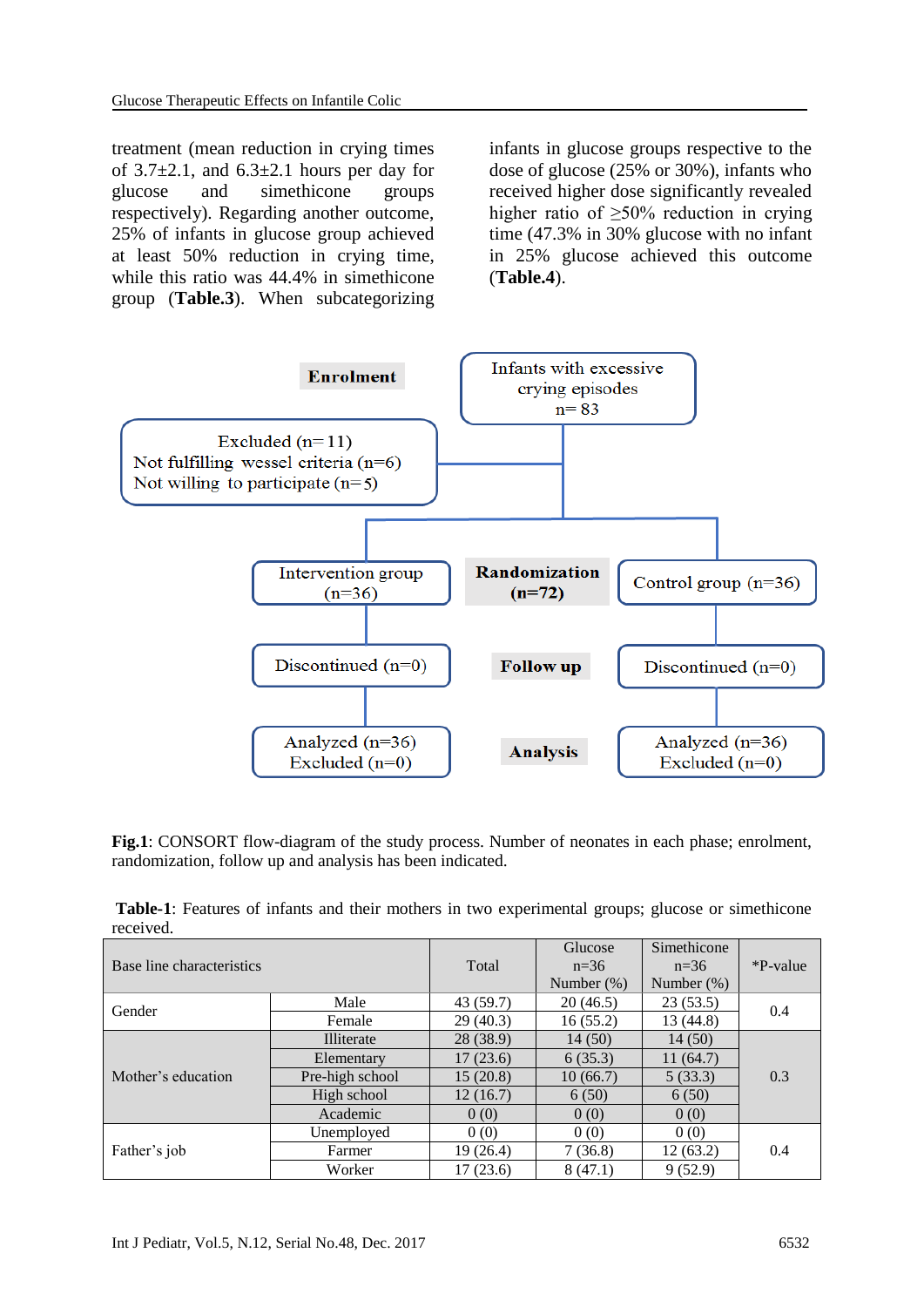|                         | Government employee | 6(8.3)              | 3(50)     | 3(50)     |      |  |
|-------------------------|---------------------|---------------------|-----------|-----------|------|--|
|                         | Self-employment     | 30(41.7)            | 18(60)    | 12(40)    |      |  |
|                         | Housewife           | 68 (94.4)           | 33 (48.5) | 35(51.5)  |      |  |
| Mother's job            | Government employee | 0(0)                | 0(0)      | 0(0)      | 0.3  |  |
|                         | Self-employment     | 4(5.6)              | 3(75)     | 1(25)     |      |  |
|                         | One                 | 3(4.2)              | 2(66.7)   | 1(33.3)   |      |  |
|                         | Two                 | 12(16.7)            | 5(41.7)   | 7(58.3)   | 0.3  |  |
| Number of children in   | Three               | 23(31.9)            | 10(43.5)  | 13(56.5)  |      |  |
| the family              | Four                | 19(26.4)            | 8(42.1)   | 11(57.9)  |      |  |
|                         | Five                | 9(12.5)             | 6(66.7)   | 3(33.3)   |      |  |
|                         | $\overline{Six}$    | 6(8.3)              | 5(83.3)   | 1(16.7)   |      |  |
| <b>Term Condition</b>   | Term                | 69 (95.8)           | 34 (49.3) | 35(50.7)  | 0.5  |  |
|                         | Pre-term            | 3(4.2)              | 2(66.7)   | 1(33.3)   |      |  |
| Nausea and vomiting at  | Yes                 | 39 (54.2)           | 19 (48.7) | 20(51.3)  | 0.8  |  |
| delivery                | N <sub>o</sub>      | 33 (45.8)           | 17(51.5)  | 16(48.5)  |      |  |
| Type of delivery        | Vaginal             | 55 (76.4)           | 30(54.5)  | 25(45.5)  | 0.1  |  |
|                         | Cesarean            | 17(23.6)<br>6(35.3) |           | 11(64.7)  |      |  |
| High risk delivery in   | Yes                 | 32(44.4)            | 11(34.4)  | 21(65.6)  | 0.01 |  |
| mother                  | N <sub>o</sub>      | 40(55.6)            | 25(62.5)  | 15(37.5)  |      |  |
|                         | <b>Breast-fed</b>   | 58 (80.6)           | 33 (56.9) | 25(43.1)  |      |  |
| Infant nutrition        | Formula-fed         | 8(11.1)             | 1(12.5)   | 7(87.5)   | 0.2  |  |
|                         | Breast/formula-fed  | 6(8.3)              | 2(33.3)   | 4(66.7)   |      |  |
| Previous children with  | Yes                 | 28 (38.9)           | 12 (42.9) | 16(57.1)  | 0.3  |  |
| infantile colic         | $\overline{No}$     | 44(61.1)            | 24(54.5)  | 20(45.5)  |      |  |
| History of smoking in   | Yes                 | 0(0)                | 0(0)      | 0(0)      |      |  |
| mother                  | N <sub>o</sub>      | 72 (100)            | 36(50)    | 36(50)    |      |  |
| History of GI disorders | Yes                 | 14 (19.4)           | 5(35.7)   | 9(64.3)   |      |  |
| in mother               | N <sub>o</sub>      | 58 (80.6)           | 31 (53.4) | 27(46.6)  | 0.2  |  |
| Family history of       | Yes                 | 3(4.2)              | 1(33.3)   | 2(66.7)   |      |  |
| allergic diseases       | N <sub>o</sub>      | 69 (95.8)           | 35(50.7)  | 34 (49.3) | 0.5  |  |
| History of cow's milk   | Yes                 | 70 (97.2)           | 34 (48.6) | 36(51.4)  |      |  |
| consumption in mother   | N <sub>o</sub>      | 2(100)<br>2(2.8)    |           | 0(0)      | 0.1  |  |
| History of cow's milk   | Yes                 | 0(0)                | 0(0)      | 0(0)      |      |  |
| consumption by Infants  | N <sub>o</sub>      | 72(100)             | 36(50)    | 36(50)    |      |  |
| *; Chi-square test      |                     |                     |           |           |      |  |

|                     | <b>Table-2</b> : A comparison of infants' age, weight, and height between infants in glucose and |  |  |  |  |  |  |
|---------------------|--------------------------------------------------------------------------------------------------|--|--|--|--|--|--|
| simethicone groups. |                                                                                                  |  |  |  |  |  |  |

| Parameters                        | Glucose          | Simethicone      | P- value |
|-----------------------------------|------------------|------------------|----------|
| Age (days)                        | $19.1 \pm 3.8$   | $20.2 + 4.9$     | $0.2*$   |
| Weight at birth (grams)           | $3241 \pm 376.6$ | $3210 \pm 274.4$ | 0.6      |
| Height (centimeter)               | $50.7+0.7$       | $50.9 \pm 0.4$   | $01*$    |
| Weight at present (grams)         | $3726 + 459.1$   | $3776.9 + 291.3$ | 0.5      |
| Age of mother at delivery (years) | $35.2 + 4.6$     | $34.5 + 5.2$     | 0.5      |
| *; Mann-Whitney U test.           |                  |                  |          |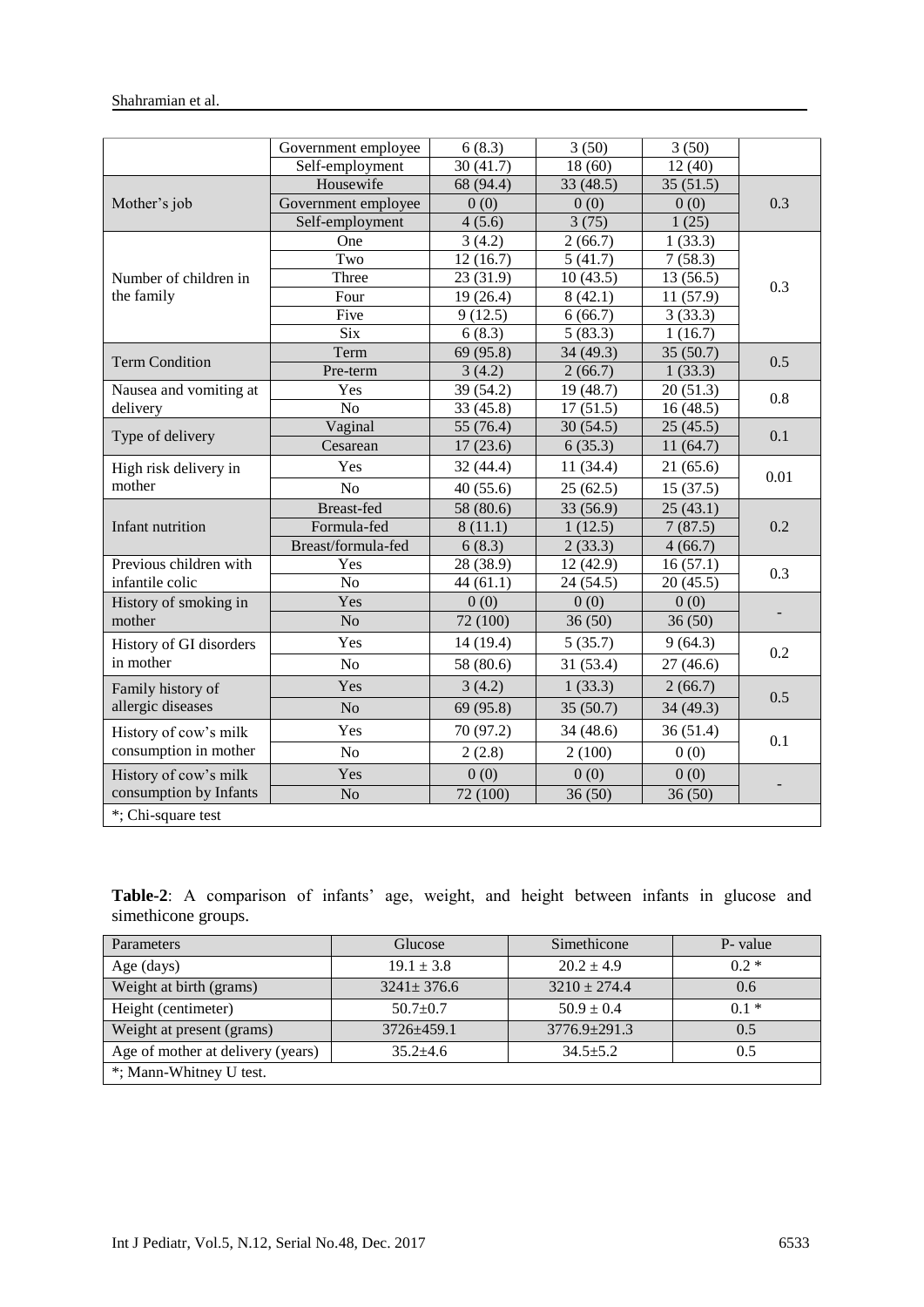| Infantile colic outcomes                           |                       | Glucose<br>$n=36$ | Simethicone<br>$n=36$ | Between group analysis<br>P-value |
|----------------------------------------------------|-----------------------|-------------------|-----------------------|-----------------------------------|
| Crying time before intervention<br>(hours per day) |                       | $13.1 + 2.7$      | $15.4 \pm 3.6$        | 0.1                               |
| Crying time after intervention<br>(hours per day)  |                       | $9.4 + 2.8$       | $9.1 + 3$             | 0.6                               |
| Within group analysis P- value                     |                       | < 0.0001          | < 0.0001              |                                   |
| Mother's assessment<br>of infant condition         | Much<br><b>Better</b> | 21 (58.3 %)       | 15 (41.7%)            | 0.1                               |
|                                                    | <b>Better</b>         | 15(41.7%)         | 21 (58.3 %)           |                                   |
| Mean reduction in crying time                      |                       | $3.7 \pm 2.1$     | $6.3 \pm 2.1$         | < 0.0001                          |
| Reduction of crying time $\geq 50\%$               |                       | 9(25%)            | $16(44.4\%)$          | $0.06*$                           |
| *; Fischer exact test.                             |                       |                   |                       |                                   |

| <b>Table-3:</b> Outcome of infantile colic between either glucose or simethicone fed colicky infants. |  |
|-------------------------------------------------------------------------------------------------------|--|
|-------------------------------------------------------------------------------------------------------|--|

**Table-4**: A comparison of infantile colic outcomes between colicky infants who received 25% or 30% glucose solution.

| Infantile colic outcomes             |               | Glucose<br>Dose= $2 \text{ mg/kg}$ | Glucose<br>Dose = $2.5 \text{ mg/kg}$ (30%) | Between group<br>analysis |  |
|--------------------------------------|---------------|------------------------------------|---------------------------------------------|---------------------------|--|
|                                      |               | $(25\%)$ , n=17                    | $n=19$                                      | P- value                  |  |
| Crying time before (hours per day)   |               | $14.3 \pm 3.2$                     | $12.1 \pm 1.6$                              | 0.4                       |  |
| Crying time after (hours per day)    |               | $10.7 \pm 2.1$                     | $8.2 \pm 2.9$                               | 0.008                     |  |
| Within group analysis P value        |               | < 0.0001                           | < 0.0001                                    |                           |  |
| Mother's assessment                  | Much          | $7(41.1\%)$                        | 14 (73.6%)                                  |                           |  |
| of infant condition                  | <b>Better</b> |                                    |                                             | $0.05*$                   |  |
|                                      | <b>Better</b> | $10(58.9\%)$                       | $5(26.4\%)$                                 |                           |  |
| Mean reduction in crying time        |               | $3.6 \pm 2.2$                      | $3.9 + 2.1$                                 | 0.7                       |  |
| Reduction of crying time $\geq 50\%$ |               | 0(0)                               | 9(47.3%)                                    | 0.003                     |  |
| *; Fischer exact test.               |               |                                    |                                             |                           |  |

#### **4- DISCUSSION**

 In current study, pain relieving effects of glucose was assessed in colicky infants. After 28 days of administration, glucose reduced mean crying times per day for  $3.7\pm2.1$  hour. In control group who received simethicone, the reduction time reached 6.3±2.1 hours per day. Moreover, 25% of infants in glucose group achieved at least 50% reduction in crying time, while this ratio was 44.4% in simethicone group. Infants who received 30% glucose solution significantly revealed higher ratio of  $\geq$ 50% reduction in crying time (47.3%) than those received 25% glucose solution in which no cases fulfilled this outcome (P<0.0001). Infantile colic occurs most commonly within the second month of life (5). Some suggested etiologic factors have been noted for IC such as abdominal

distention, dietary allergies such as lactose intolerance, and gas production, however, the precise etiology is not well understood. Phenotypically, IC may be identified with gastrointestinal problems such as altered integrity of feces, restlessness and regurgitation. These, if present, will be accompanied by incessant non-relievable crying. Outcomes considered in clinical trials for IC have been variables. The most common outcomes used in researches are ≥ 50% reduction in average crying time and mean average daily crying time (1, 2, 14-16). Parenteral judgment has also been used by 10% of RCTs on IC (1). We used all the three outcomes (i.e.  $\geq 50\%$ ) reduction in crying time, mean crying duration, and maternal judgment) in present study. We found that administration of glucose for infants with IC for 28 days reduced  $\geq 50\%$  average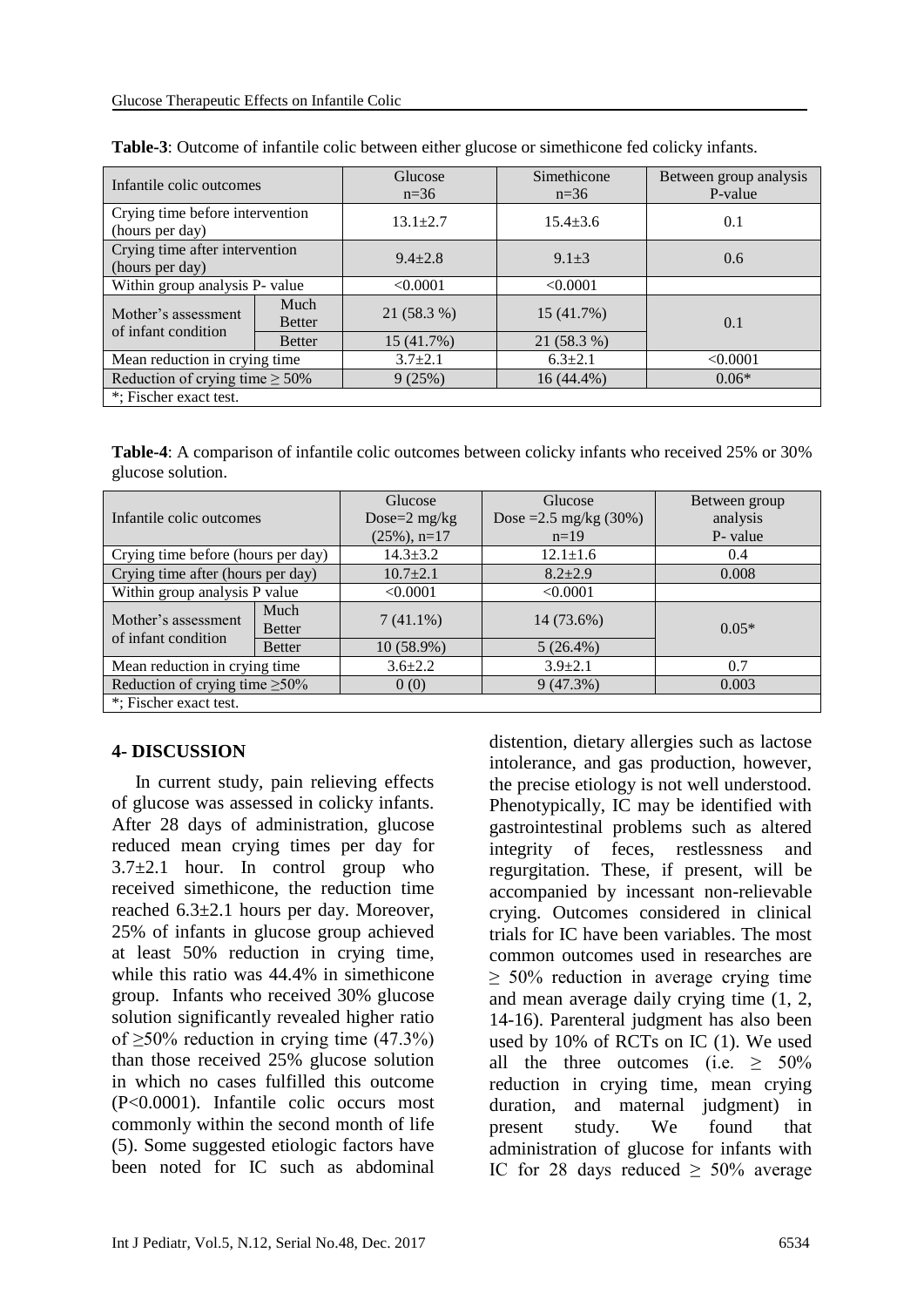crying time of colicky infants in 25% of cases. However, with those who received higher dose of glucose (30%), average  $\geq$ 50% reduction of crying time was observed in 47% of cases. Regarding mean duration of daily crying time, infants who received glucose revealed a mean reduction of  $3.7\pm2.1$  hours, which was lower in comparison to those administrated with simethicone  $(6.3\pm2.1$  hours daily). There were scare studies evaluating the effectiveness of glucose in management of IC (1). Glucose solution with 30% concentration was shown to be effective in treating IC in 64% of infants who take the solution for four days, with 20% of them achieving marked improvements (18).

In another study, Duygu et al. found sucrose solution as an effective intervention for improving IC signs (19). Pain resolving features of 30% oral glucose has been described in non-IC conditions in neonates previously (10, 20, 21). Pharmacological agents in used for IC such as Dicyclomine hydrochloride and Cimetropium bromide have disadvantages of possible side effects in pediatrics (22). Although safety of long term usage of sweet solutions has been debated in neonates (23), glucose as it is a readily available and inexpensive therapeutic with acceptable short-term safety profile.

Majority of previous clinical trials in IC has been conducted on probiotics which are alive and beneficial microbes for human physiology when digested. Beneficial effects on *Lactobacillus Reuteri* on IC have been previously shown as reduction in average crying times (11, 16, 24). In a study assessing *L. Reuteri* DSM 17938 effects on IC, 17% of infants in probiotic group achieved at least 50% reduction in crying duration on three weeks (11), which is comparable with the rate we observed for glucose administrated infants in our study. Controversies on effectiveness of probiotics raised with publication of a recent clinical trial that suggested no role for L. Reuteri at one, two, and three weeks following administration (25). On the other hand, infants treated with a symbiotic regime comprising Lactobacillus, Streptococcus, and Bifidobacterium bacterial strains, as well as fructooligosaccharide (fructooligosaccharide) for one month showed 50% reduction in average crying time in 87% of the infants (17). In another clinical trial study, fermented galacto/fructooligosaccharide were used as preventive measures for IC, and the results indicated effectiveness of fermented formulated diet on both incidence and daily crying time (26). These observations may indicate a synergistic effect between carbohydrates and probiotics in attenuating painful sequala in colicky infants. However, this need to be more studied in future.

Previous clinical trials on IC suffers from a number of methodology flaws including non-blinded trials (24), or un even distribution of baseline characteristics (16). Potential cofounding effects of demographic and maternal factors in clinical trial studies on IC may be in part responsible for inconsistent results (27). Maternal diet may be a factor influencing occurrence of IC, as mothers who consumed higher contents of proteins and potato were more likely to had babies with IC (28). Substantial role of cow milk and its derived formula has been proposed as an etiologic factor for IC. In a study by Kheirkhah et al., proportion of infants fed with formula was significantly higher  $(23%)$  in IC group that non-IC  $(2%)$   $(29)$ .

In the study of Savino et al., it was revealed that infants with colic had lower total enumerated of bacteria in their feces, while the ratio of coliform organisms was significantly higher in infants with colic respective to those without colic (30). One of the benefits of our study was effective randomization which rendered fairly comparable baseline features of infants and their mothers in glucose and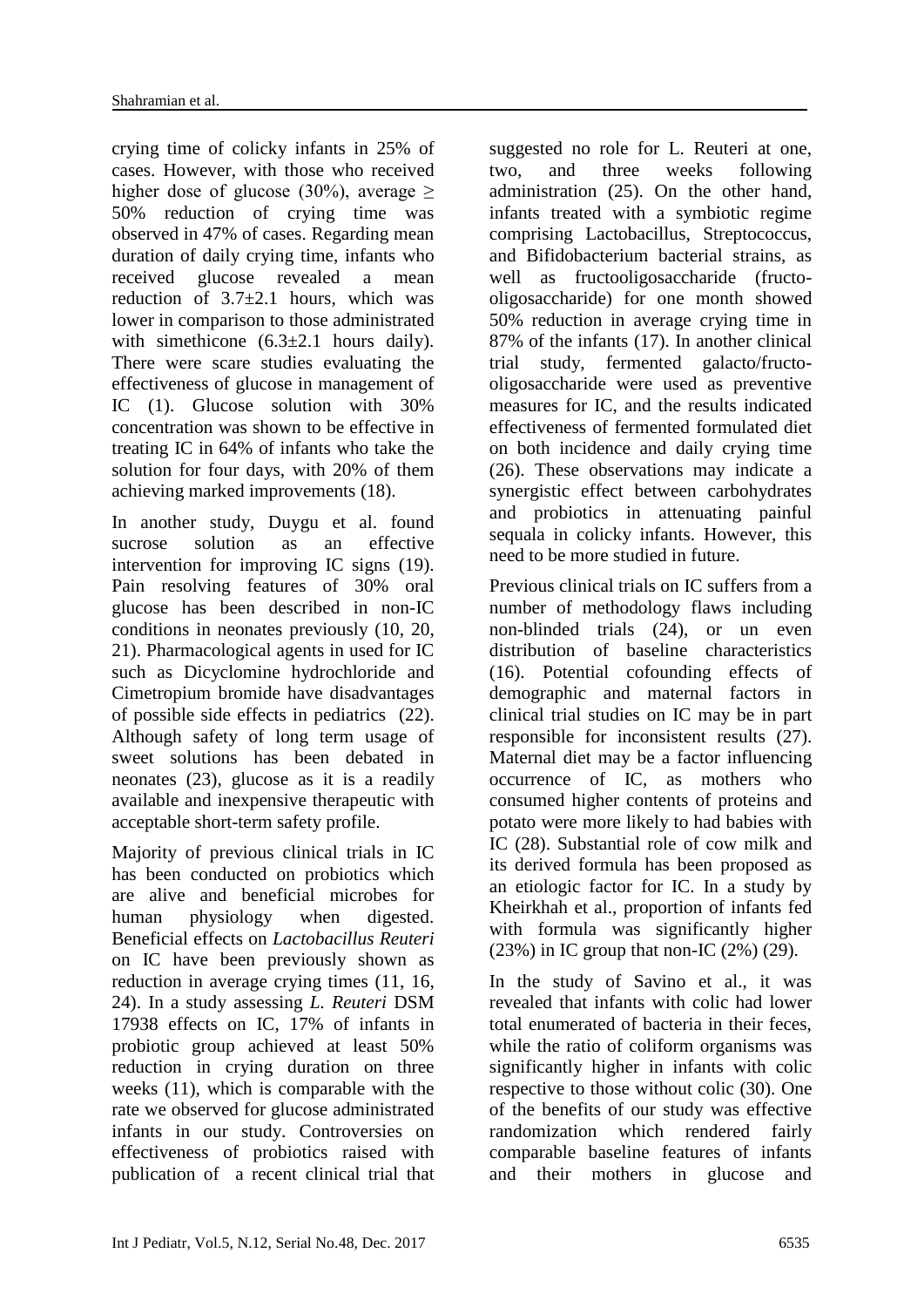simethicone groups. In particular, only 14 infants in our experiment were formula fed (8, 11.1%) or mixed breast and formulafed (6, 8.3%). In infants who were administrated with glucose, only 1 infant had been formula fed, while two had been mixed breast/formula fed. Considering this, if the type of nutrition in infants could potentially modulate glucose effectiveness was not applicable for us to scrutinize. Therefore, our results are more generalizable to breast fed infants.

#### **5- CONCLUSION**

 Glucose, as an analgesic agent, reduced average crying time by 50% and mean crying time in a considerable ratio of colicky infants in our study. Regarding great safety profile of glucose, it is recommended to consider this agent as a complementary non-pharmaceutical intervention for infantile colic.

#### **6- AUTHOR CONTRIBUTIONS**

Iraj Shahramian contributed in concept and design, revising manuscript. Mandana Moradi and , Mahdi Afshari conducted data collection and analysis, Mojtaba Delaramnasab contributed in study design and preparing the manuscript, Mahvash Ebrahimi and Alireza Sargazi participated in data collection, and Ali Bazi contributed in study design and drafting the manuscript.

#### **7- CONFLICT OF INTEREST**

Authors have no conflict of interests. The study was approved by the Ethical Committee of Zabol University of Medical Science (Code: Zbmu.1.REC.1396.95).

#### **8- REFERENCES**

1. Steutel NF, Benninga MA, Langendam MW, de Kruijff I, Tabbers MM. Reporting outcome measures in trials of infant colic. Journal of pediatric gastroenterology and nutrition. 2014;59(3):341-6.

2. [Kianifar H,](https://www.scopus.com/authid/detail.uri?authorId=29067925900&eid=2-s2.0-84908247473) [Ahanchian H,](https://www.scopus.com/authid/detail.uri?authorId=21833701600&eid=2-s2.0-84908247473) [Grover Z,](https://www.scopus.com/authid/detail.uri?authorId=16301181100&eid=2-s2.0-84908247473) [Jafari](https://www.scopus.com/authid/detail.uri?authorId=55442873400&eid=2-s2.0-84908247473)  [S,](https://www.scopus.com/authid/detail.uri?authorId=55442873400&eid=2-s2.0-84908247473) [Noorbakhsh Z,](https://www.scopus.com/authid/detail.uri?authorId=56222140900&eid=2-s2.0-84908247473) [Khakshour A,](https://www.scopus.com/authid/detail.uri?authorId=55550328600&eid=2-s2.0-84908247473) et al. Synbiotic in the management of infantile colic: A randomised controlled trial. [Journal of](https://www.scopus.com/sourceid/15108?origin=recordpage)  [Paediatrics and Child Health](https://www.scopus.com/sourceid/15108?origin=recordpage) 2014; 50(10):801-5.

3. Marques SG, Martinez RC, Zapata SG, Salas MR, Rejano JJJ. Tools assessment and diagnosis to infant colic: a systematic review. Child Care Health and Development. 2017;43(4):481-8.

4. Savino F, Tarasco V, Lingua C, Moja L, Ricceri F. Pain‐relieving agents for infant colic. The Cochrane Library. 2012.

5. Johnson JD, Cocker K, Chang E. Infantile Colic: Recognition and Treatment. American Family Physician. 2015;92(7):577- 82.

6. Javan R, Feyzabadi Z, Kiani M. Management of Infantile Colic; Based on Traditional Iranian Medicine. International Journal of Pediatrics-Mashhad. 2015;3(5):909- 13.

7. Szajewska H, Dryl R. Probiotics for the Management of Infantile Colic. Journal of Pediatric Gastroenterology and Nutrition. 2016;63:S22-S4.

8. Sung V. Probiotic interventions in infantile colic. Current Opinion in Clinical Nutrition and Metabolic Care. 2015;18(3):307- 11.

9. Dorreh F, Hashemi SM, Salehi S, Taheri M, Almasi-Hashiani A. The Effect of Probiotic in Treatment of Infantile Colic: A Randomized Clinical Trial. International Journal of Pediatrics. 2017;5(7):5295-303.

10. Akçam M. Oral fructose solution as an analgesic in the newborn: A randomized, placebo‐controlled and masked study. Pediatrics international. 2004;46(4):459-62.

11. Chau K, Lau E, Greenberg S, Jacobson S, Yazdani-Brojeni P, Verma N, et al. Probiotics for Infantile Colic: A Randomized, Double-Blind, Placebo-Controlled Trial Investigating Lactobacillus reuteri DSM 17938. Journal of Pediatrics. 2015;166(1):74-8.

12. Barr R, Kramer M, Boisjoly C, McVey-White L, Pless I. Parental diary of